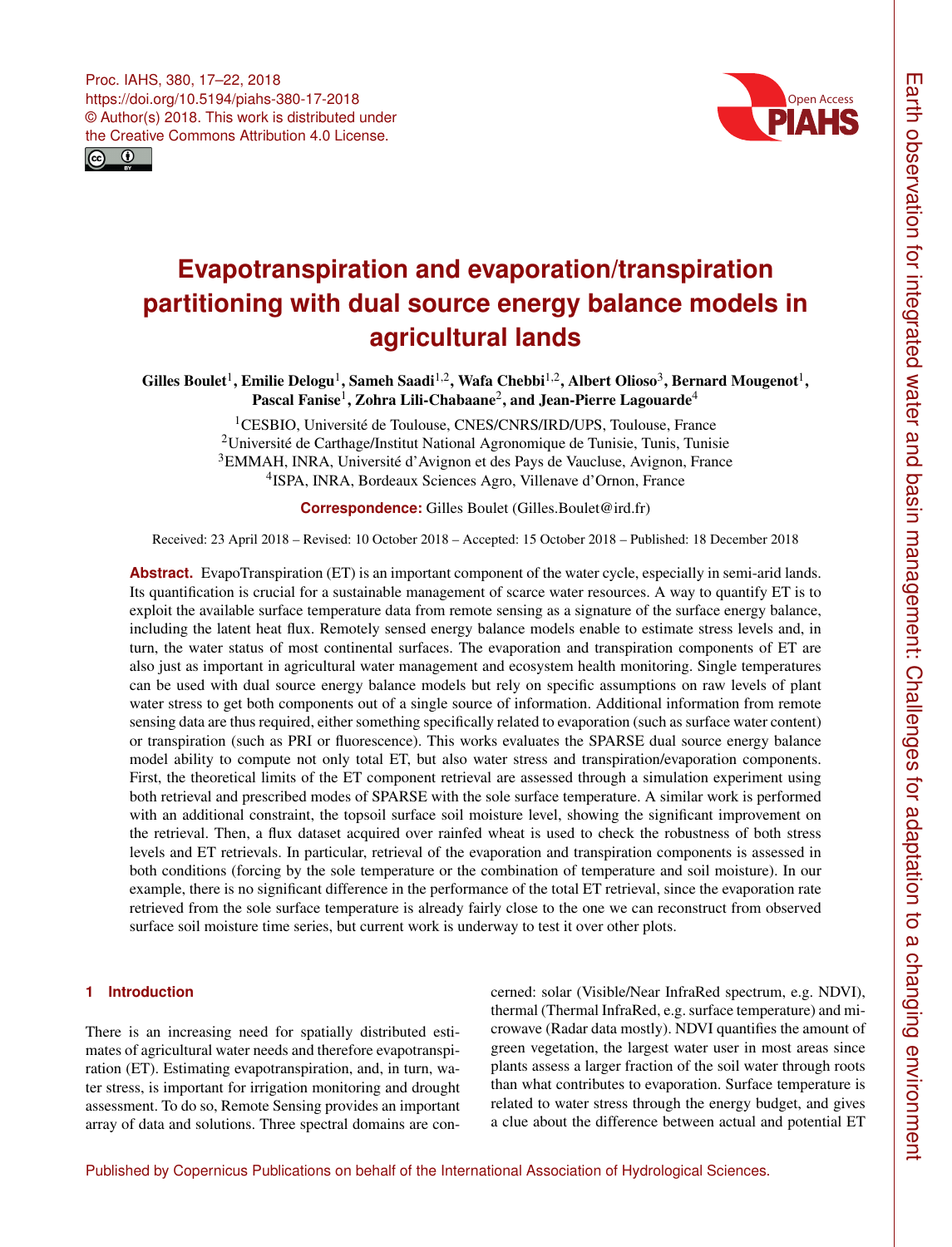

**Figure 1.** Flowchart of the SPARSE model (T is the element skin temperature,  $T<sub>surf</sub>$  is the surface radiative temperature, LE is the latent heat flux and  $H$  the sensible heat flux, subscript "s" for soil and "v" for vegetation are used to characterize the component fluxes, subscripts "stress" for stressed and "pot" for potential are used to describe the water status;  $\beta$  is the efficiency, i.e. the ratio between actual and potential latent heat fluxes; from Saadi et al. (2018).

rates. Finally, radar is related to surface soil moisture and thus evaporation. While NDVI and radar, on the one hand, and NDVI and surface temperature, on the other, are frequently used together to estimate ET, the three sources of information have rarely been combined together.

ET is interesting for water management, drought assessment and irrigation control (esp. for drip or complementary irrigation), but one must also estimate separately evaporation and transpiration (the later represents the plant water uptake and the ecoagrosystem health). An estimate of the separate contribution of  $E$  and  $T$  to  $ET$  can be deduced from dualsource energy balance models such as TSEB (Kustas et al., 1999) or SPARSE (Boulet et al., 2015), but retrieving two unknowns  $(E \text{ and } T)$  out of a single source of information (surface temperature  $T<sub>surf</sub>$ ) means that an additional assumption is laid down. In TSEB or SPARSE, the initial guess on the plant water status is that, in most cases, there is no stress, and  $T<sub>surf</sub>$  is used to estimate E while T is computed by solving the plant energy budget in potential (i.e. unstressed) conditions. If the vegetation is suffering from water stress, its temperature will be higher than what is deduced from the energy budget in potential conditions. Consequently, the soil temperature that corresponds to the observed surface temperature and the underestimated vegetation temperature will be overestimated, and at some point this leads to a negative E retrieval. In that case TSEB and SPARSE assume that, if the vegetation is suffering from stress, the soil surface is already long dry, and E is close to zero.  $T<sub>surf</sub>$  is thus used to retrieve  $T$ . But how robust is this? Can we improve the robustness by forcing E and T by two RS data,  $T<sub>surf</sub>$  and a relative soil moisture level deduced from radar data (Schmugge et al., 1980)? This is the purpose of the present paper. It is organized in 3 main sections: the first summarize the retrieval and prescribed algorithms of SPARSE. The second is a numerical experiment assessing the limits of  $E$  and  $T$  retrievals in many configurations when using the sole surface temperature. The third section presents how forcing by both  $T<sub>surf</sub>$  and a relative soil moisture level affects the retrieval processes for a real case study.

## **2 The retrieval/prescribed algorithms of SPARSE**

SPARSE solves the dual-source energy budget of the soil and the vegetation. The model can be run in two modes: a retrieval mode to simulate evaporation and transpiration from TIR data, and a prescribed mode which simulates evaporation and transpiration rates for known stress levels (from fully stressed, i.e.  $E = T = 0$  to fully potential). This enables to simulate not only actual fluxes but also surface and plant water stress. The prescribed (or direct) mode simulates fluxes and component (soil and vegetation) temperatures from known water stress conditions corresponding from any level between unstressed (potential rate) to fully stressed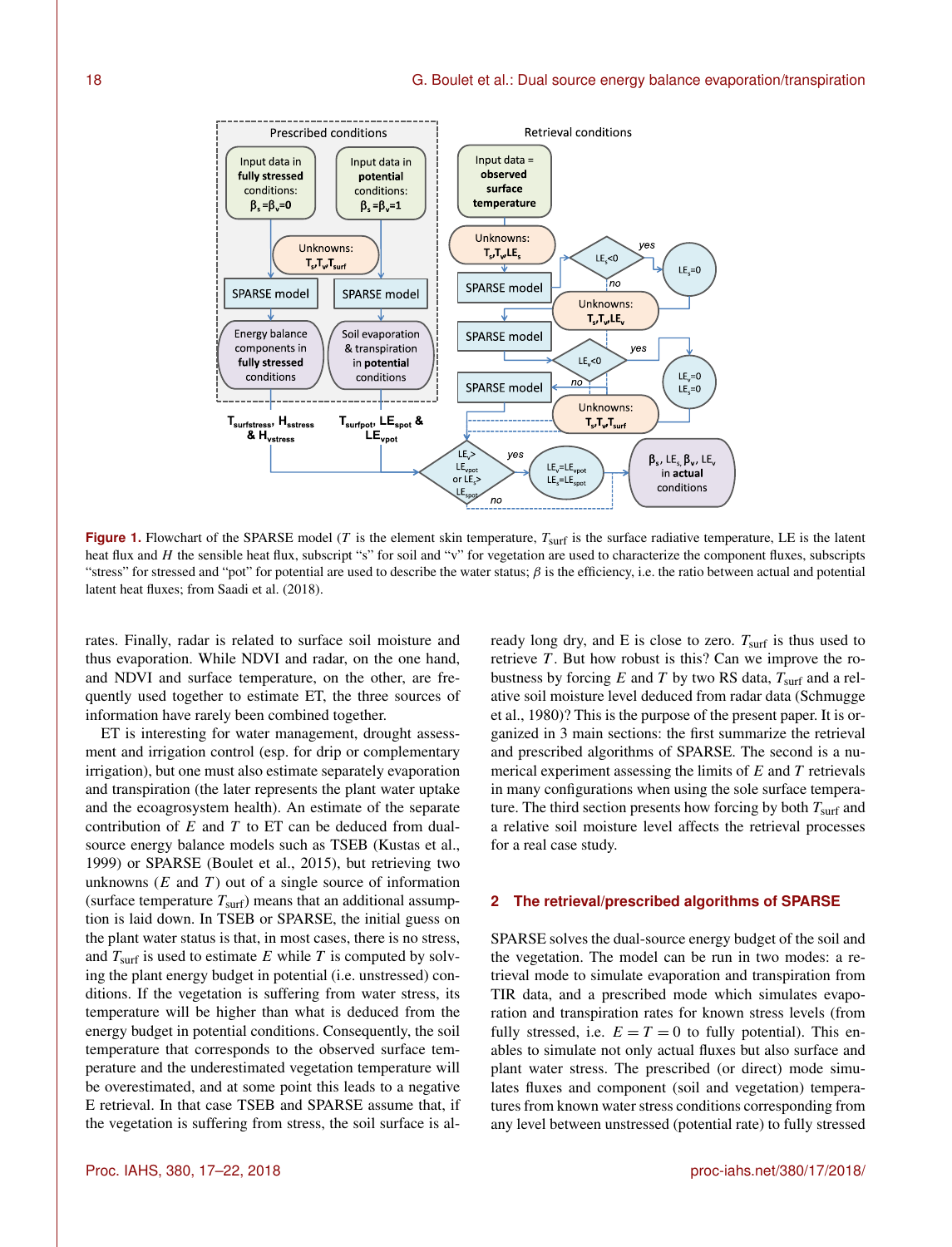

**Figure 2.** Isolines of total efficiency  $\beta$  simulated for each ( $\beta_s$ ,  $\beta_v$ ) combination using the model in prescribed (continuous lines) or retrieval (dotted lines) modes; the surface temperature generated by the model in prescribed mode for a particular ( $\beta_s$ ,  $\beta_v$ ) is used as input for the retrieval mode.

(minimum ET). The retrieval (or inverse) mode infer  $E$  and  $T$ from surface temperature observations using a decision tree (Fig. 1). In what follows, we use the complementary part to one of the stress, also named "efficiency", to characterize the relative stress levels: soil evaporation efficiency  $\beta_s$  is the ratio between the actual and potential soil evaporation rates, transpiration efficiency  $\beta_{v}$  is the ratio between the actual and potential transpiration rates and the total efficiency  $\beta$  is the ratio between the actual and potential total evapotranspiration rates. Here, we focus on instantaneous latent heat fluxes in W m<sup>-2</sup> at the satellite overpass time instead of daily E and T values.

## **3 Synthetic experiment**

## 3.1 "Classical" configuration: using the sole surface temperature data as input for flux retrieval

In order to infer the limits of the  $E/T$  retrieval, a synthetic study was carried out. In Fig. 1, the model is run for the two limiting cases (fully stressed, i.e.  $\beta_s = \beta_v = 0$ , or fully potential,  $\beta_s = \beta_v = 1$ ). The model in prescribed mode can also be run for any combination of relative stress levels for the soil  $(0 < \beta_s < 1)$  and the vegetation  $(0 < \beta_v < 1)$  and produce the corresponding component fluxes and equilibrium surface temperature. To carry out the synthetic experiment, a synthetic  $T<sub>surf</sub>$  was simulated using the prescribed mode for each combination of  $\beta_s$  and  $\beta_v$  between 0 and 1 and various climate (meteorological forcing) and vegetation cover (LAI) configurations. Each  $T<sub>surf</sub>$  value was then forced as input after adding a random perturbation (white noise of 1 ◦C



Figure 3. Retrieval statistics for conditions close to the model's assumption:  $\beta_s$  retrieval for  $\beta_v = 0.8$  (a) and  $\beta_v$  retrieval for  $\beta_s =$  $0.2$  (b).

standard deviation) for the retrieval mode. Prescribed and retrieved stress levels were then compared: ideally, if the model is perfect, prescribed and retrieved efficiencies should match. Two situations were particularly looked at: one close to the model assumption (slight vegetation stress and low surface soil mositure) and one away from it (high vegetation stress and wet soil surface, such as after a small rain event). Results for a typical dry Mediterranean midday climate in spring (global solar radiation of 900 W m<sup>-2</sup>, wind speed of 2 m s<sup>-1</sup>, relative humidity of 40 %, and air temperature of  $25^{\circ}$ C) and a LAI value close to 1.2 are illustrated on Figs. 2 to 4.

Figure 2 shows the total stress isolines for each combination of evaporation and transpiration efficiencies. Figure 3 shows the retrieved efficiencies when the conditions are close to initial assumptions used by the model either for the soil (dry soil with a prescribed efficiency of 0.2) or the vegeta-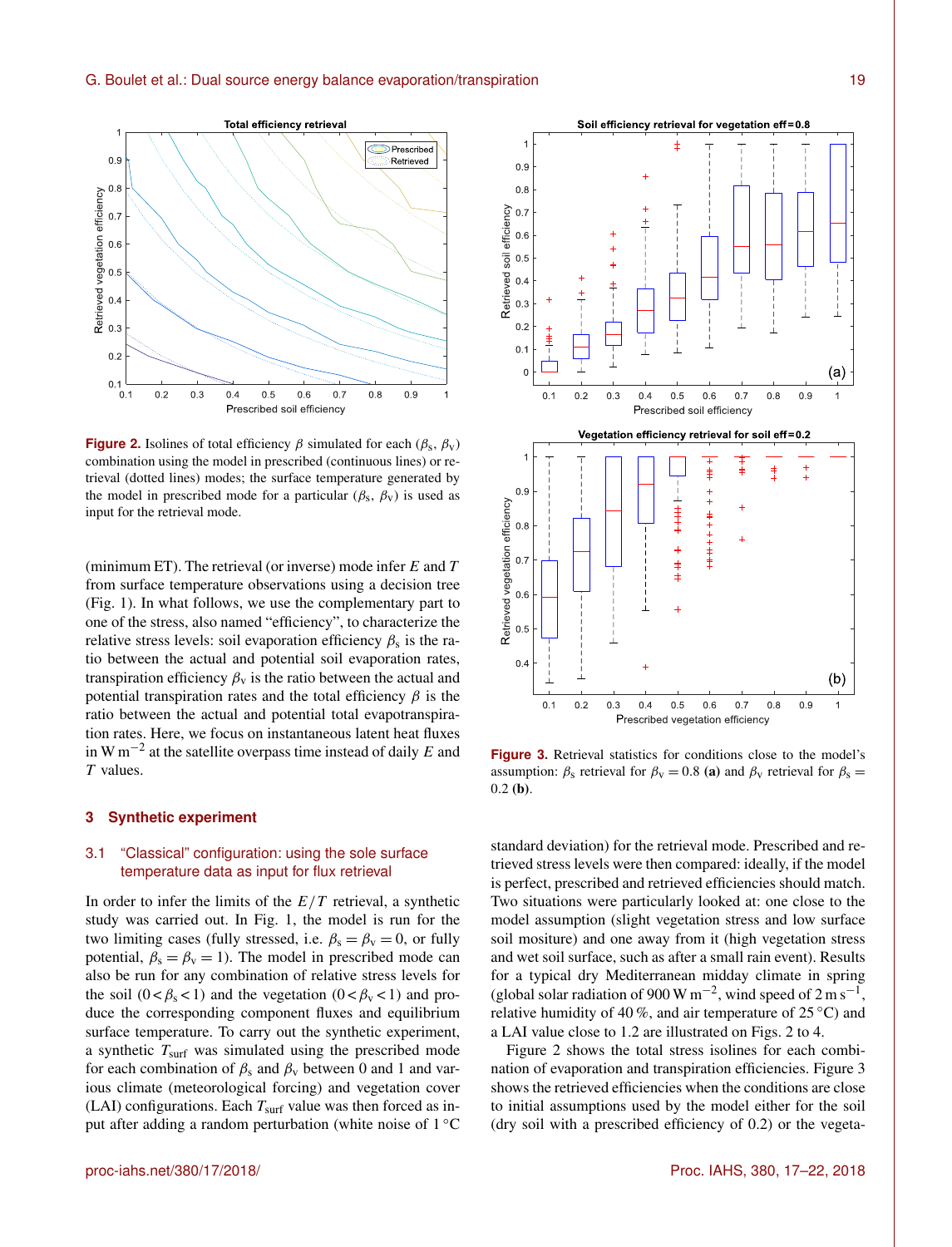

**Figure 4.** Same as Fig. 3 for conditions away from the model's assumptions:  $\beta_s$  retrieval for  $\beta_v = 0.5$  (a) and  $\beta_v$  retrieval for  $\beta_s =$  $0.5$  (b).

tion is transpiring at a level close to the potential rate (transpiration efficiency of 0.8). Figure 3 describes the retrieval of the soil efficiency when a fixed value of the transpiration of 0.8 is used (Fig. 3a) or the retrieved transpiration efficiencies when a fixed value of the soil evaporation efficiency of 0.2 is used (Fig. 3b), respectively. Figure 4 does the same for conditions away from the initial guess, that is a more pronounced vegetation stress (transpiration efficiency of 0.5, Fig. 4a) or a relatively wet soil (evaporation efficiency of 0.5, Fig. 4b). If total ET is always consistent between each prescribed and retrieved stress level combinations (Fig. 2), with prescribed and retrieved curve levels overlapping, it is not the case for the individual components. For instance, there is always a mismatch between retrieved (less stressed) and prescribed plant water stress levels, because the model always assumes as a first guess an unstressed canopy. This is true



**Figure 5.** Same as Fig. 4 when both the surface temperature and the surface soil moisture are used as inputs instead of the sole surface temperature.

for the conditions close to the assumption (Fig. 3b) and even more pronounced for the conditions away from the assumption (Fig. 4b). Soil evaporation (and the associated relative efficiency) is less affected by this mismatch (Figs. 3a and 4a) and the retrieved soil evaporation efficiency follows the trend of the prescribed one, except maybe for the highest efficiency levels (retrieved efficiency reaches a plateau at around 0.6 if the prescribed transpiration efficiency is 0.8, and 0.4 if the transpiration efficiency is equal to 0.5).

# 3.2 Adding an additional constraint with respect to the soil evaporation efficiency

In order to improve the retrieval away from the initial assumptions, one decided to add another constraint to the retrieval process, the surface soil moisture, as it could be retrieved from remote sensing (i.e. Sentinel1 data).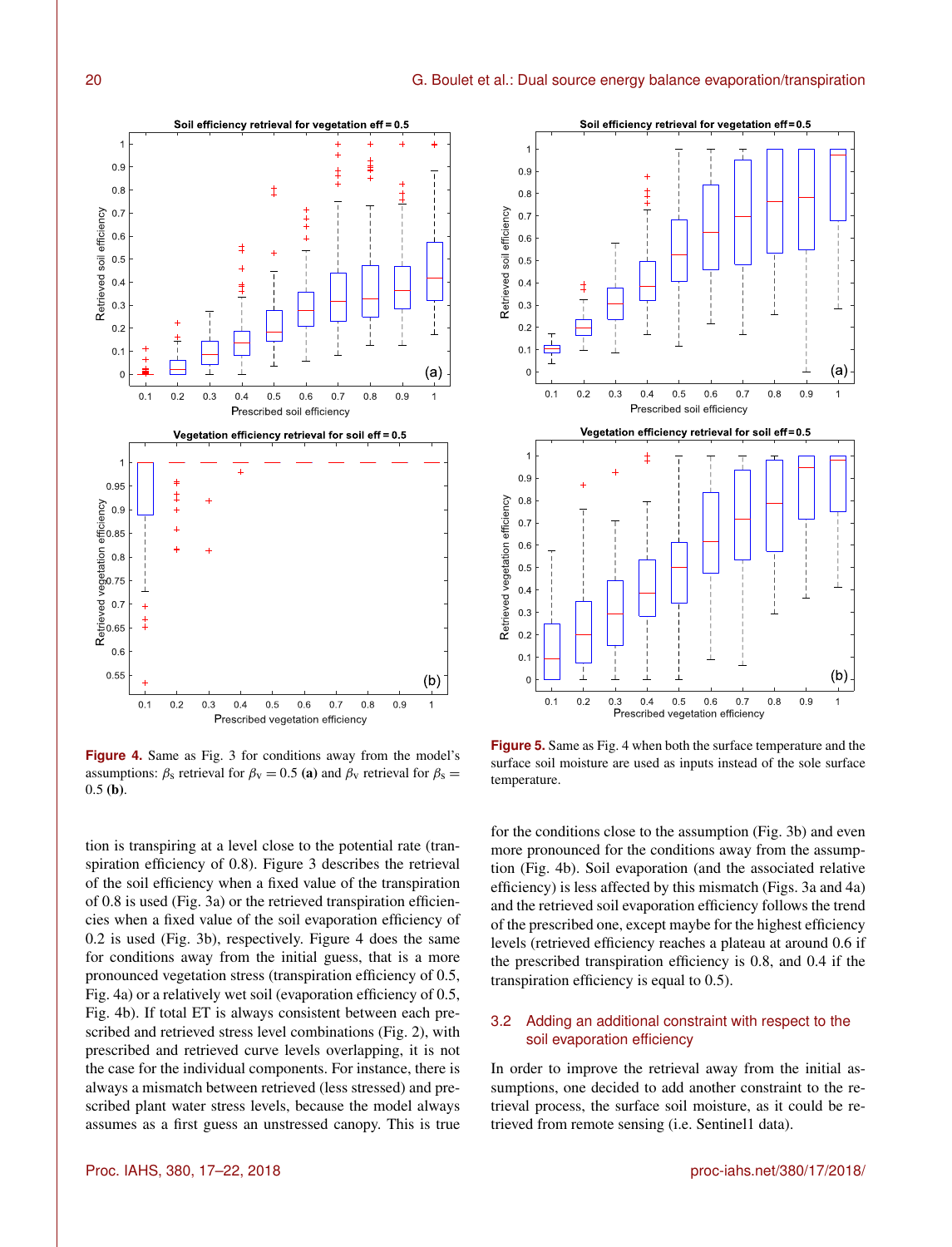

**Figure 6.** ET by both methods, observed ET, and soil E retrieved from the sole surface temperature or imposed from soil moisture level.

Instead of using the initial guess of a fully transpiring canopy, we carry out the same experiment as in Sect. 3.1, but now evaporation is fixed by using a fixed value of the soil evaporation efficiency (as it could be derived from remote sensing). In order to account for the uncertainty related to the retrieval of soil moisture from radar data, a white noise with a 0.2 standard deviation is added to the efficiency. This value is taken from the order of magnitude of the total efficiency uncertainty from Boulet et al. (2015) at local scale and Saadi et al. (2018) for the irrigated perimeter scale. Results are presented in the Fig. 5 for conditions similar to Fig. 4 (conditions away from the model's original assumption), and show a large improvement for the vegetation efficiency retrieval (Fig. 4b).

# **4 Application to a real data obtained at a Mediterranean rainfed wheat site**

In order to check the added value of surface soil moisture estimates to better characterize  $E$ ,  $T$  and  $ET$  with real data, we did the same work for a rainfed wheat dataset (Boulet et al., 2015). The period of investigation spans an entire growing season (from emergence to harvest) and maximum LAI is around 2. ET is measured using an Eddy Covariance tower, while soil moisture at several depths is estimated from Thetaprobe soil moisture probes. An estimate of  $E$  (or its latent heat flux equivalent  $LE<sub>s</sub>$ ) is derived from the observed volumetric surface soil moisture is derived from Merlin et al. (2011):

$$
LE_s = \left[0.5 - 0.5 \cos\left(\pi \frac{\theta_{0-5 \text{ cm}}}{\theta_{\text{sat}}}\right)\right] LE_{\text{sp}}
$$
(1)

where  $\theta_{0-5 \text{ cm}}$  and  $\theta_{\text{sat}}$  are the topsoil (0–5 cm) measured and the saturation soil moisture respectively.



**Figure 7.** ET by both methods, observed ET, transpiration retrieved from the sole surface temperature or from combined surface temperature/soil moisture information.

Figures 6 and 7 show the retrieved evaporation and transpiration time series together with the total simulated observed ET. In order to smooth out some of the day-to-day fluctuations of ET due to varying incoming radiation, we present in the figures a moving average over five days of the daily fluxes. Midseason simulated ET is very close to the observations, and during that time E and T simulated using the sole temperature information or adding the soil moisture constraint are very similar. At the beginning (low LAI values) or the end (senescent vegetation) of the season the model reacts to the rainfall occurrence, but with an amplitude that is either too large (overestimation, such as for DOY 5–40) or too small (large underestimation at the end of the season, DOY 110–140). For the former period, there is certainly a signifiant uncertainty in LE<sub>spot</sub> since both methods lead to similar results. For the latter period, the drop in green LAI induces a large decrease in transpiration, whereas some parts of the standing wheat are still transpiring.

The interesting result is that in fact the dual forcing does not improve the results (on the contrary, RMSE on LE at midday increases slightly from 57 to  $67 \text{ W m}^{-2}$ ). When the sole surface temperature is used as input, the evaporation at the end of the season increases in order to decrease the surface temperature, which is not possible when soil moisture is imposed. It seems that when the model performs well, i.e. around maximum growth, both versions (with or without information on surface soil moisture) perform similarly, while the poorer performances of the model for early growth or during senescence (when the green LAI drops to zero while there is obviously some transpiration from the dry standing parts) explain the difficulty to take advantage of the additional constraint in that particular case, contrarily to the result shown in the synthetic experiment. There is therefore a need for further research to balance accurately the constraint of soil moisture